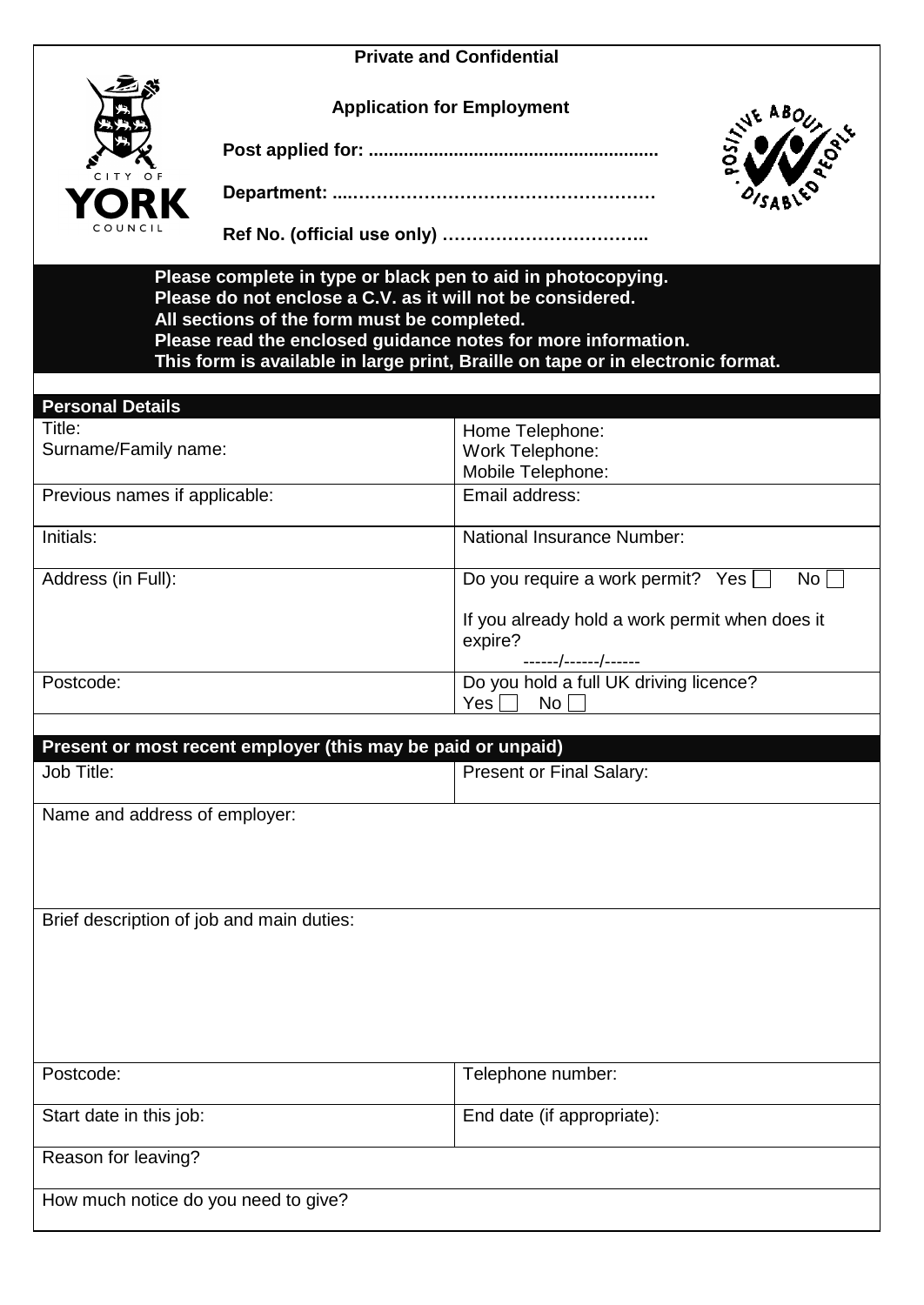| <b>Employment History</b>                                           |                                                          |                   |      |    |                                                                                                                                                      |       |              | This may be paid or unpaid. Please put most recent job first. Reason for leaving must be clearly stated.      |
|---------------------------------------------------------------------|----------------------------------------------------------|-------------------|------|----|------------------------------------------------------------------------------------------------------------------------------------------------------|-------|--------------|---------------------------------------------------------------------------------------------------------------|
| All periods of unemployment or gaps must be explained.<br>Job Title |                                                          | Name and Address  | From | To | <b>Brief description</b>                                                                                                                             |       | Reason for   | Salary on                                                                                                     |
|                                                                     | of employer                                              |                   |      |    | of duties                                                                                                                                            |       | leaving      | leaving                                                                                                       |
|                                                                     |                                                          |                   |      |    |                                                                                                                                                      |       |              |                                                                                                               |
|                                                                     |                                                          |                   |      |    |                                                                                                                                                      |       |              |                                                                                                               |
|                                                                     |                                                          |                   |      |    |                                                                                                                                                      |       |              |                                                                                                               |
|                                                                     |                                                          |                   |      |    |                                                                                                                                                      |       |              |                                                                                                               |
|                                                                     |                                                          |                   |      |    |                                                                                                                                                      |       |              | Please continue on a separate sheet if necessary                                                              |
| <b>Education</b>                                                    |                                                          |                   |      |    |                                                                                                                                                      |       |              | If offered a post you will be asked for original evidence of your qualifications and the Council reserves the |
|                                                                     |                                                          |                   |      |    | right to approach any number of education providers to verify qualifications stated.<br>Secondary Education (CSE, GCSE, RSA, A Levels or equivalent) |       |              |                                                                                                               |
| Where you studied                                                   |                                                          | Subject           |      |    | Level                                                                                                                                                |       |              | Date of<br>exam/award                                                                                         |
|                                                                     |                                                          |                   |      |    |                                                                                                                                                      |       |              |                                                                                                               |
|                                                                     |                                                          |                   |      |    |                                                                                                                                                      |       |              |                                                                                                               |
|                                                                     |                                                          |                   |      |    |                                                                                                                                                      |       |              |                                                                                                               |
|                                                                     |                                                          |                   |      |    |                                                                                                                                                      |       |              |                                                                                                               |
|                                                                     |                                                          |                   |      |    |                                                                                                                                                      |       |              | Please continue on a separate sheet if necessary                                                              |
|                                                                     |                                                          |                   |      |    | Further and Higher Education (Degree, Diploma, BTEC, City & Guilds, NVQ etc, or equivalent)                                                          |       |              |                                                                                                               |
| Where you studied                                                   |                                                          | Subject           |      |    | Qualification Gained                                                                                                                                 | Grade |              | Date of<br>exam/award                                                                                         |
|                                                                     |                                                          |                   |      |    |                                                                                                                                                      |       |              |                                                                                                               |
|                                                                     |                                                          |                   |      |    |                                                                                                                                                      |       |              |                                                                                                               |
|                                                                     |                                                          |                   |      |    |                                                                                                                                                      |       |              | Please continue on a separate sheet if necessary                                                              |
| <b>Professional</b>                                                 |                                                          |                   |      |    |                                                                                                                                                      |       |              |                                                                                                               |
| <b>Professional Qualifications</b>                                  |                                                          |                   |      |    |                                                                                                                                                      |       |              |                                                                                                               |
|                                                                     | <b>Qualification Gained</b><br>Date of examination/award |                   |      |    |                                                                                                                                                      |       |              |                                                                                                               |
|                                                                     |                                                          |                   |      |    |                                                                                                                                                      |       |              |                                                                                                               |
|                                                                     |                                                          |                   |      |    |                                                                                                                                                      |       |              |                                                                                                               |
| Membership/Registration with Professional Bodies                    |                                                          |                   |      |    |                                                                                                                                                      |       |              |                                                                                                               |
| <b>Professional Body</b>                                            |                                                          | Membership status |      |    | <b>Registration number</b>                                                                                                                           |       | Renewal date |                                                                                                               |
|                                                                     |                                                          |                   |      |    |                                                                                                                                                      |       |              |                                                                                                               |
|                                                                     |                                                          |                   |      |    |                                                                                                                                                      |       |              |                                                                                                               |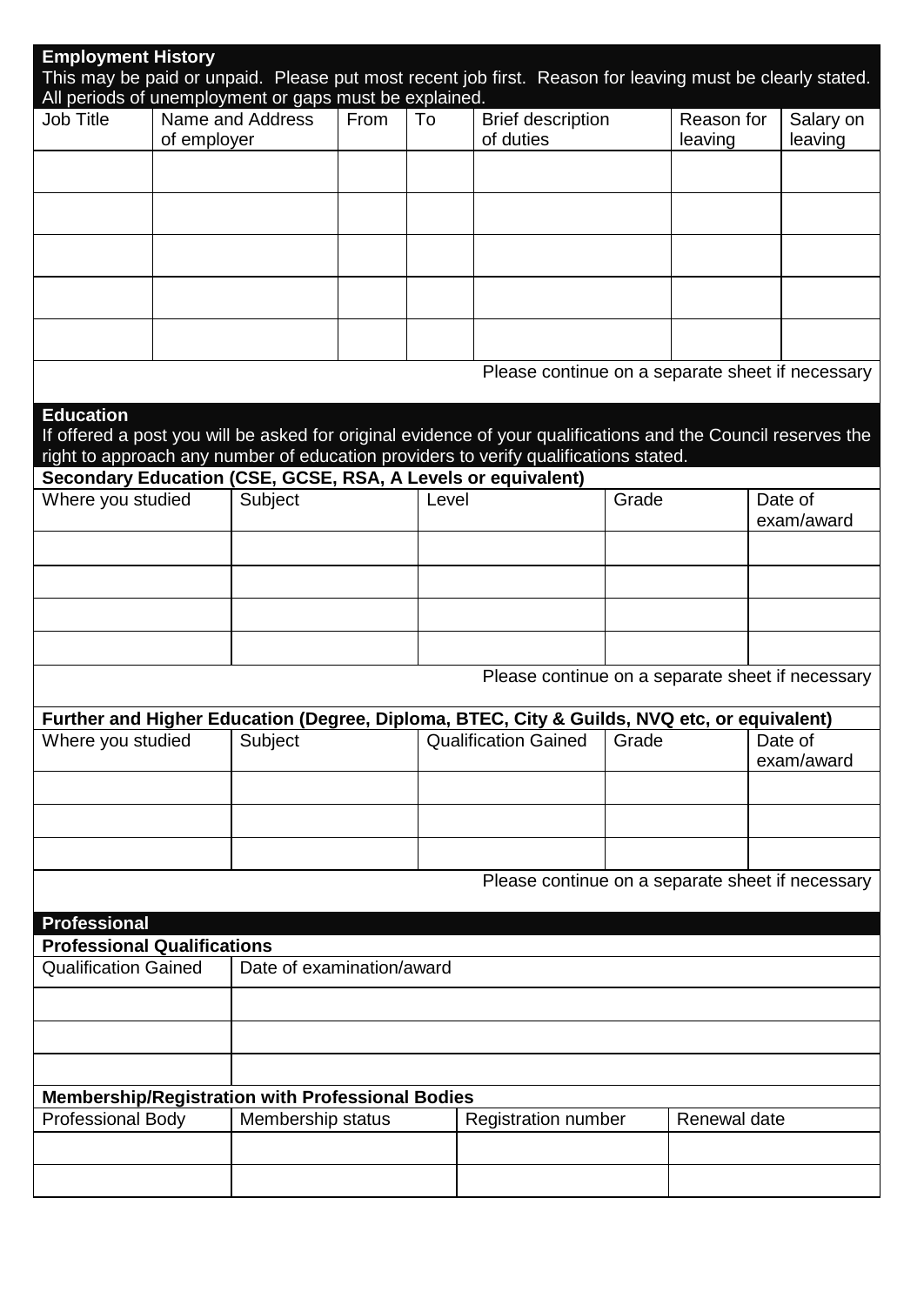# **Supporting Information**

Please provide additional information in support of your application. You need to read the job description carefully, and then explain how your skills, knowledge and experience fit you for this post. These may have been gained through paid employment, voluntary/community work, domestic responsibilities, spare time activities and training. Please continue on a separate sheet if necessary.

Please continue on a separate sheet if necessary

#### **References**

It is the Council's practice to take up references when applicants are invited for interview. Please provide the name and address of two referees from whom the Council may seek information regarding your suitability for employment. If you are currently employed, one of the referees must be your current employer. Otherwise, it must be your most recent employer. Family members, Ex or current partner and close friends are not acceptable referees.

Please note if the position involves working with vulnerable adults or children any number of previous employers may be contacted without seeking further permission from you in relation to your employment history as part of the vetting process (this includes vetting of internal candidates).

| Name                                             | Name                                             |
|--------------------------------------------------|--------------------------------------------------|
| Position                                         | Position                                         |
| Relationship to you                              | Relationship to you                              |
| <b>Address</b>                                   | Address                                          |
| Telephone number                                 | Telephone number                                 |
| Email address                                    | Email address                                    |
| May we approach if you are called for interview? | May we approach if you are called for interview? |
| <b>Yes</b><br>No                                 | Yes<br>No                                        |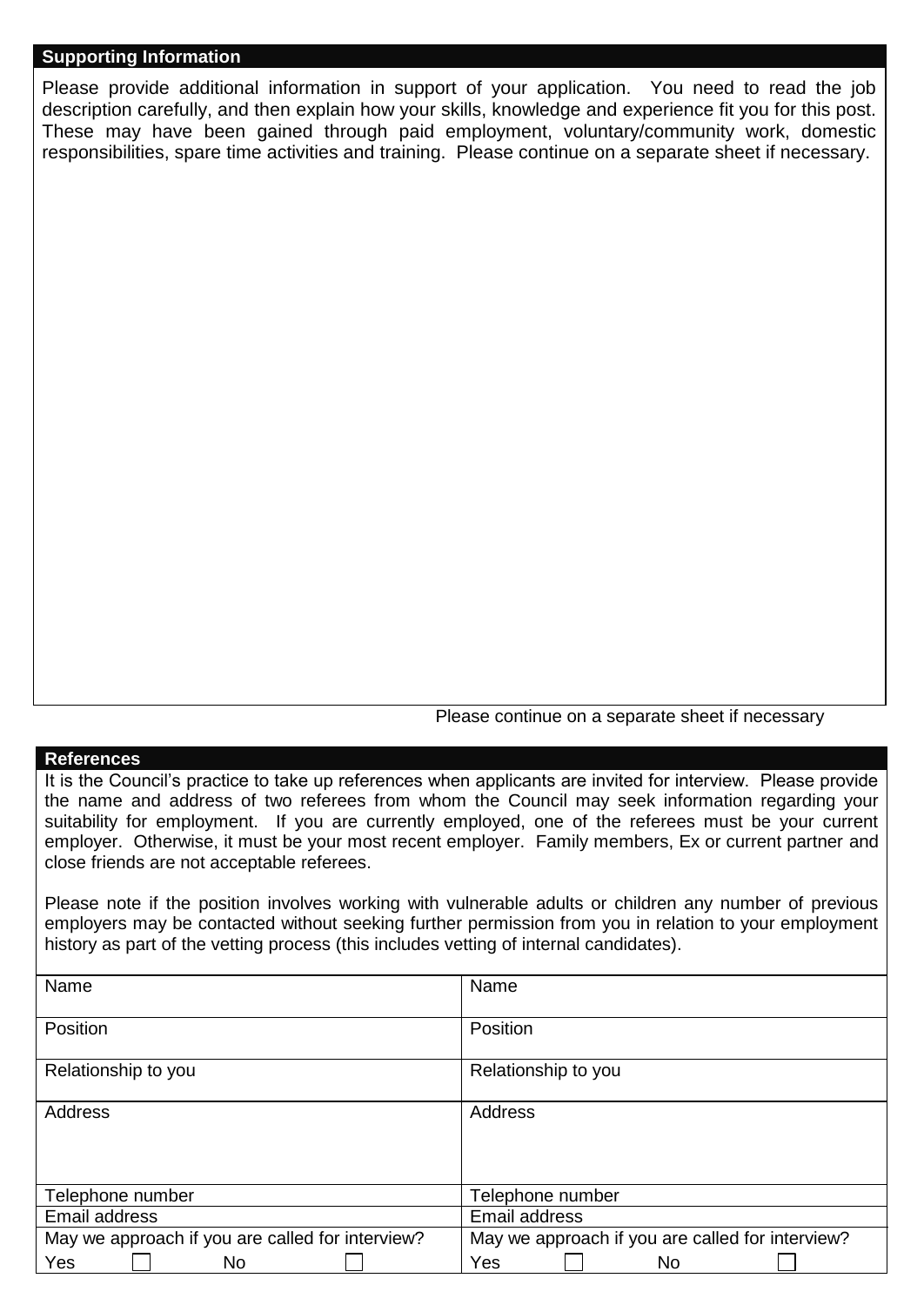| <b>Applicants with a disability</b><br>The City of York Council is committed to treating job applicants with a disability equally and fairly, making<br>reasonable adjustments where necessary. The Disability Discrimination Act 1995 states that someone is<br>disabled if they have a 'physical or mental impairment, which has a sustainable and long term adverse<br>effect on their ability to carry out normal day to day activities'.  We guarantee, under the 'Positive about<br>Disabled People' scheme, an interview for all applicants with a disability who meet the minimum criteria<br>on the person specification.<br>Please tick if you are a disabled person and are applying on that basis<br>Yes<br>No<br>If you are short-listed we will ask if you require adjustments to make the interview process accessible.<br><b>Declarations</b><br>Please provide name(s) below if you are related to or have a personal relationship with any Elected |
|----------------------------------------------------------------------------------------------------------------------------------------------------------------------------------------------------------------------------------------------------------------------------------------------------------------------------------------------------------------------------------------------------------------------------------------------------------------------------------------------------------------------------------------------------------------------------------------------------------------------------------------------------------------------------------------------------------------------------------------------------------------------------------------------------------------------------------------------------------------------------------------------------------------------------------------------------------------------|
| Member or employee of City of York Council?<br>Name(s):<br>Relationship:                                                                                                                                                                                                                                                                                                                                                                                                                                                                                                                                                                                                                                                                                                                                                                                                                                                                                             |
|                                                                                                                                                                                                                                                                                                                                                                                                                                                                                                                                                                                                                                                                                                                                                                                                                                                                                                                                                                      |
| <b>Employing people with a criminal record</b><br>(For posts involving working with children or vulnerable adults please complete the separate declarations<br>form)                                                                                                                                                                                                                                                                                                                                                                                                                                                                                                                                                                                                                                                                                                                                                                                                 |
| Criminal records are only taken into account when the conviction is relevant. Do not disclose convictions,<br>which are spent under the Rehabilitation of Offenders Act 1974. An 'unspent' conviction will not<br>necessarily bar you from employment as this will depend on the circumstances and background to your<br>offences(s).                                                                                                                                                                                                                                                                                                                                                                                                                                                                                                                                                                                                                                |
| Have you ever been convicted of a criminal offence? Yes $\Box$ No $\Box$                                                                                                                                                                                                                                                                                                                                                                                                                                                                                                                                                                                                                                                                                                                                                                                                                                                                                             |
| Nature of offence                                                                                                                                                                                                                                                                                                                                                                                                                                                                                                                                                                                                                                                                                                                                                                                                                                                                                                                                                    |
| Date of conviction                                                                                                                                                                                                                                                                                                                                                                                                                                                                                                                                                                                                                                                                                                                                                                                                                                                                                                                                                   |
| <b>Job Share</b>                                                                                                                                                                                                                                                                                                                                                                                                                                                                                                                                                                                                                                                                                                                                                                                                                                                                                                                                                     |
| The City of York Council welcomes individuals to apply on a job-share basis. Are you applying for<br>this post on a job share basis?<br>Yes<br><b>No</b>                                                                                                                                                                                                                                                                                                                                                                                                                                                                                                                                                                                                                                                                                                                                                                                                             |
| <b>Data Protection Act</b>                                                                                                                                                                                                                                                                                                                                                                                                                                                                                                                                                                                                                                                                                                                                                                                                                                                                                                                                           |
| Information on this form may be held on manual or computer systems. We will observe strict<br>confidentiality and disclosures will only be made for payroll, administration, and statistical purposes.                                                                                                                                                                                                                                                                                                                                                                                                                                                                                                                                                                                                                                                                                                                                                               |
| <b>Important Information</b>                                                                                                                                                                                                                                                                                                                                                                                                                                                                                                                                                                                                                                                                                                                                                                                                                                                                                                                                         |
| Appointment is subject to the following: Occupational Health clearance, Criminal Records Bureau<br>Disclosure (if appropriate), satisfactory references, evidence of eligibility to work in the UK, appropriate<br>qualification(s) and membership of relevant professional body (if appropriate).                                                                                                                                                                                                                                                                                                                                                                                                                                                                                                                                                                                                                                                                   |
| I understand that canvassing any members of City of York Council in connection with this appointment will<br>disqualify me.                                                                                                                                                                                                                                                                                                                                                                                                                                                                                                                                                                                                                                                                                                                                                                                                                                          |
| I declare that all the information contained in every section of this application is true to the best of my<br>knowledge and does not omit facts that could have a bearing on selection decisions.                                                                                                                                                                                                                                                                                                                                                                                                                                                                                                                                                                                                                                                                                                                                                                   |
| I understand that any appointment is conditional on this declaration and the above checks.<br>I also<br>understand that any incorrect, false or misleading information may make this application void. In addition,<br>I am aware, should this situation occur after I join the employment of City of York Council, I would be<br>liable to disciplinary action that may result in my dismissal.                                                                                                                                                                                                                                                                                                                                                                                                                                                                                                                                                                     |
|                                                                                                                                                                                                                                                                                                                                                                                                                                                                                                                                                                                                                                                                                                                                                                                                                                                                                                                                                                      |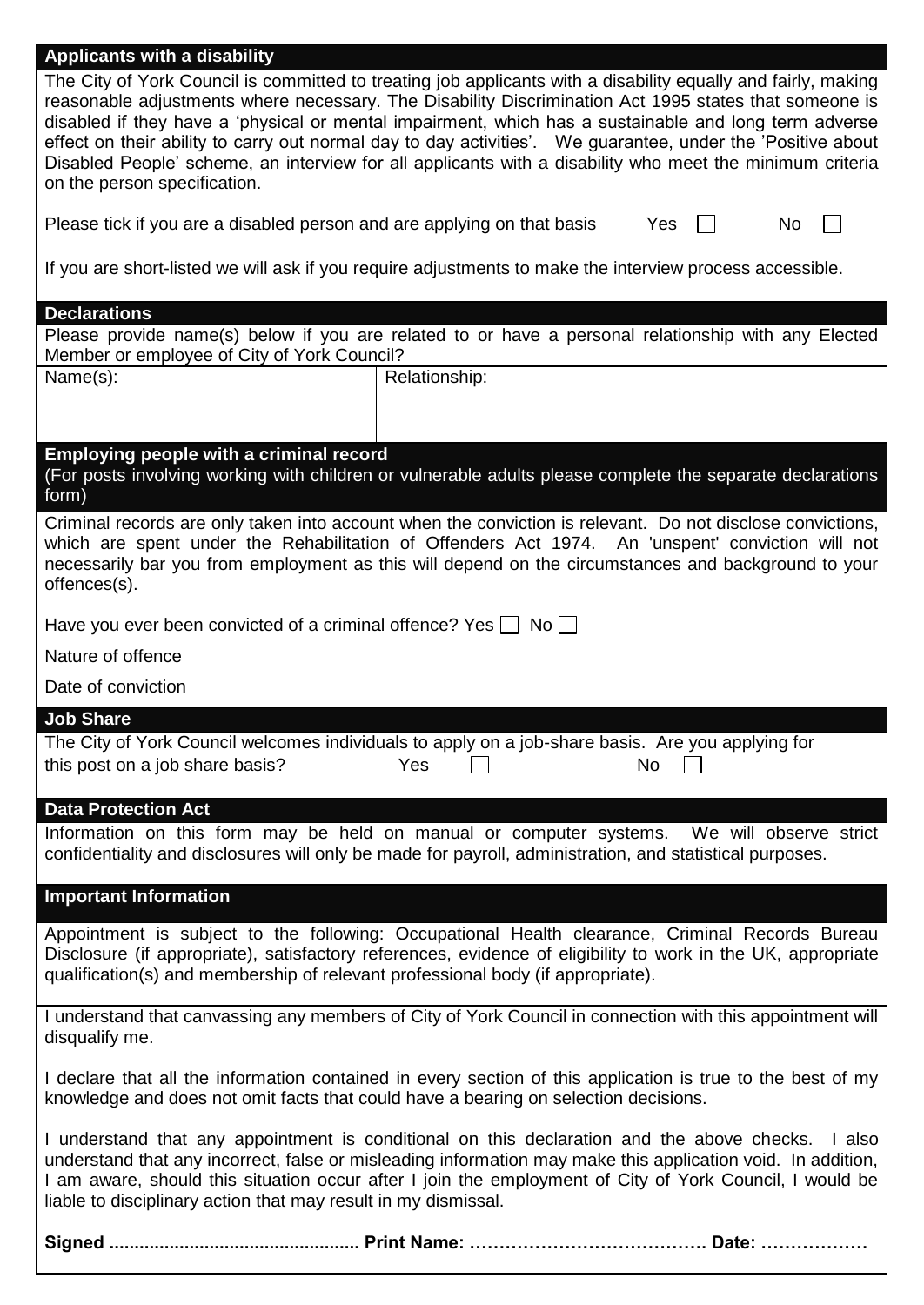# **CITY OF YORK COUNCIL COMPREHENSIVE EQUALITY POLICY**

The City of York Council is committed to equality. One of the Council's priorities is "*to ensure that all residents can take part in the life of the city"* which is supported through actions to "*work towards equal opportunities for all".*

Within its Comprehensive Equality Policy the Council aims to:

- develop an approach to equalities that is integrated into our activities, working practices and conditions
- develop a culture within the Council with equality and accessibility at the core of all the Council's work
- work towards eliminating discrimination, victimisation and harassment, ensuring that everyone receives equal consideration when using or seeking to use our services
- create opportunities for representatives of all sections of the community to participate in the work of the Council
- make a commitment to fair recruitment and employment policies.

**THIS TEAR OFF SLIP WILL NOT BE SEEN BY THOSE RESPONSIBLE FOR SHORTLISTING OR INTERVIEWING APPLICANTS**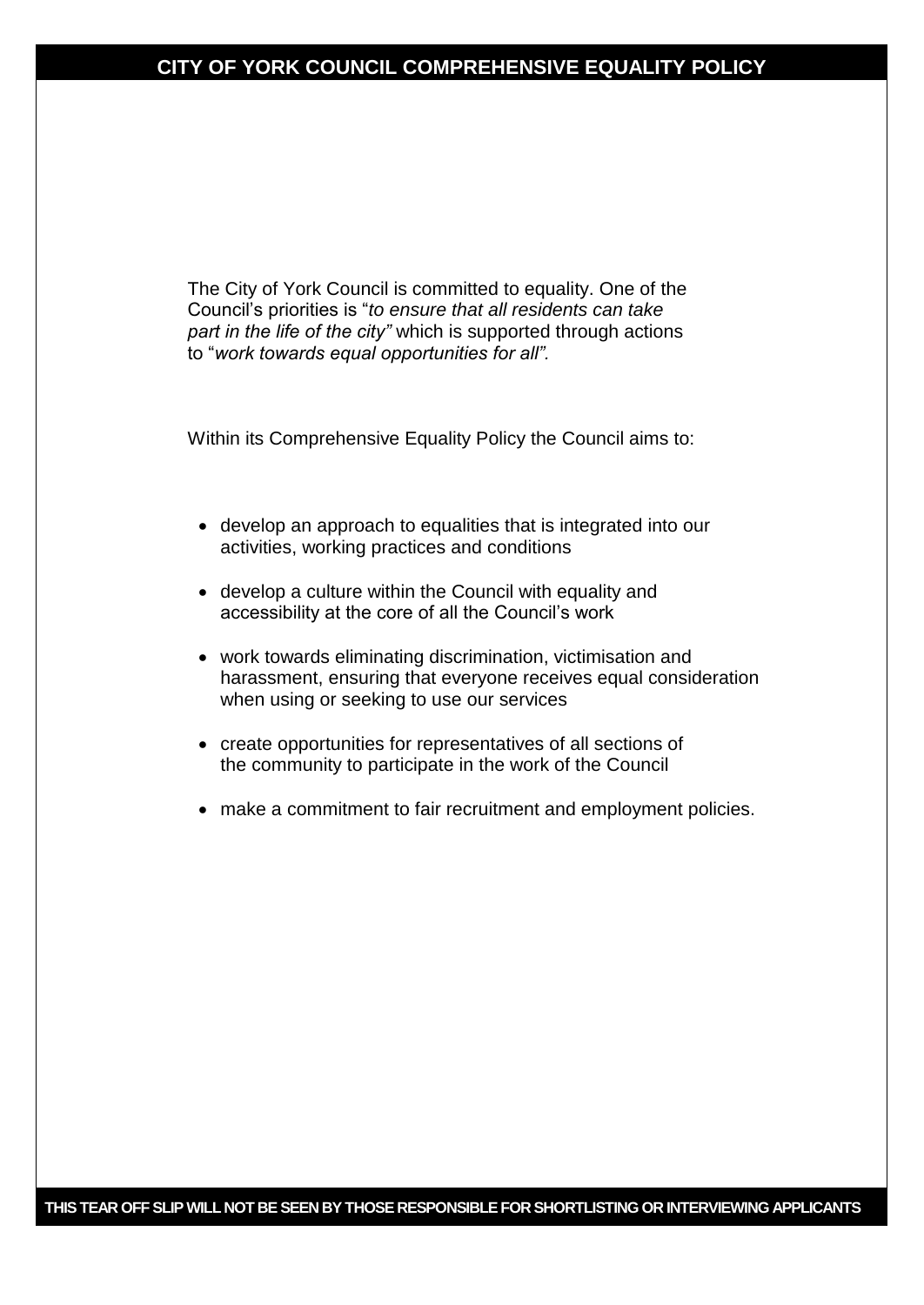### **Equal Opportunities in Employment Confidential**

| 1                                                                                                               |                                                                                                                                                                                                                                                |  |  |  |  |  |  |
|-----------------------------------------------------------------------------------------------------------------|------------------------------------------------------------------------------------------------------------------------------------------------------------------------------------------------------------------------------------------------|--|--|--|--|--|--|
| 2                                                                                                               |                                                                                                                                                                                                                                                |  |  |  |  |  |  |
| 3                                                                                                               | Are you applying for this job on a job share basis? Yes $\Box$ No $\Box$                                                                                                                                                                       |  |  |  |  |  |  |
| 4                                                                                                               |                                                                                                                                                                                                                                                |  |  |  |  |  |  |
| 5                                                                                                               |                                                                                                                                                                                                                                                |  |  |  |  |  |  |
| 6                                                                                                               | Male<br>Female<br>Are you                                                                                                                                                                                                                      |  |  |  |  |  |  |
| 7                                                                                                               | <b>Marital Status</b><br>Separated/divorced<br>Single<br>Married<br>Other                                                                                                                                                                      |  |  |  |  |  |  |
| 8                                                                                                               | Elderly $\Box$<br>Children<br><b>Disabled</b><br>Do you care for dependants:<br>Other                                                                                                                                                          |  |  |  |  |  |  |
| 9                                                                                                               |                                                                                                                                                                                                                                                |  |  |  |  |  |  |
| Yes<br>Are you a disabled person?<br>No<br>10<br>How would you describe your Ethnic Origin? (please tick)<br>11 |                                                                                                                                                                                                                                                |  |  |  |  |  |  |
| a                                                                                                               | Asian or Asian British<br>Mixed<br>d<br>Indian<br>White and Black Caribbean<br>Pakistani<br>White and Black African<br>Bangladeshi<br>White and Asian<br>Any other Asian (please<br>Any other mixed background (please<br>specify)<br>specify) |  |  |  |  |  |  |
| b                                                                                                               | White<br><b>Black or Black British</b><br>е<br>Caribbean<br><b>British</b><br>African<br>Irish<br>Other white background (please<br>Any other black<br>background (please<br>specify)<br>specify)                                              |  |  |  |  |  |  |
| C                                                                                                               | Chinese or other ethnic<br>group<br>Chinese<br>Other (please specify)                                                                                                                                                                          |  |  |  |  |  |  |
|                                                                                                                 |                                                                                                                                                                                                                                                |  |  |  |  |  |  |